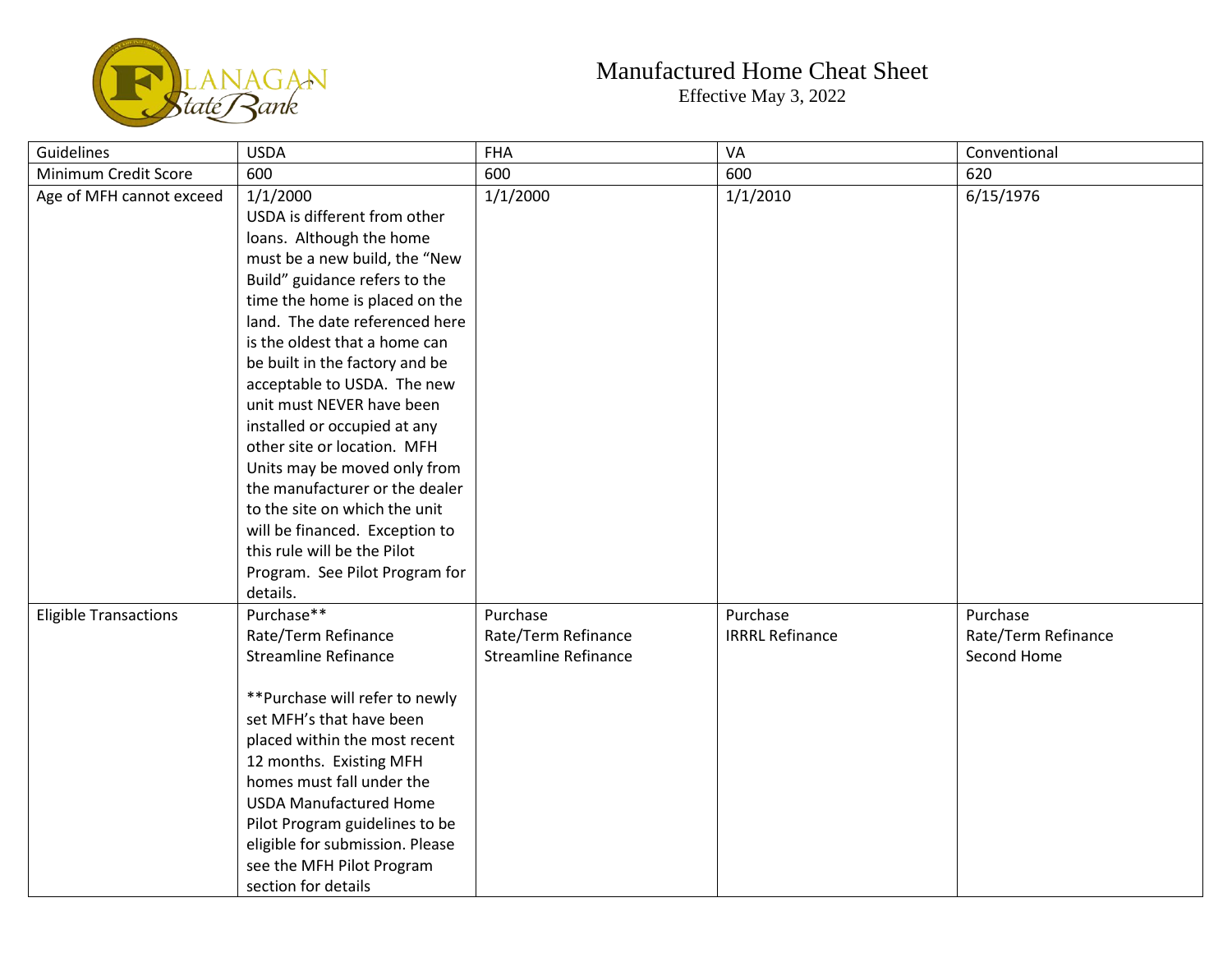

## Manufactured Home Cheat Sheet Effective May 3, 2022

| <b>Ineligible Transactions</b><br><b>Eligible Property</b> | Cash Out Refinance<br><b>Investment Property</b><br>Second Home<br>Property held in Land Trust<br><b>Escrow Repair Holdbacks</b><br>Subordinate Financing/2 <sup>nd</sup> Liens<br>Doublewide Manufactured<br>Homes with a minimum square<br>footage of 600 or greater.                                                                                                                                           | Cash Out Refinance<br><b>Investment Property</b><br>Second Home<br>Property held in Land Trust<br><b>Escrow Repair Holdbacks</b><br>Subordinate Financing/2 <sup>nd</sup> Liens<br>Doublewide Manufactured<br>Homes with a minimum square<br>footage of 600 or greater.                                                                                                                                                        | Cash Out Refinance<br><b>Investment Property</b><br>Second Home<br>Property held in Land Trust<br><b>Escrow Repair Holdbacks</b><br>Subordinate Financing/2 <sup>nd</sup> Liens<br>Doublewide Manufactured<br>Homes with a minimum square<br>footage of 600 or greater.                                                                                                                                                               | <b>Investment Property</b><br><b>Escrow Repair Holdbacks</b><br>Cash-out refinance<br>Doublewide Manufactured<br>Homes with a minimum square<br>footage of 600 or greater.<br>Home must be at least 12 feet<br>wide                                                                                                                                                                                                                                |
|------------------------------------------------------------|-------------------------------------------------------------------------------------------------------------------------------------------------------------------------------------------------------------------------------------------------------------------------------------------------------------------------------------------------------------------------------------------------------------------|--------------------------------------------------------------------------------------------------------------------------------------------------------------------------------------------------------------------------------------------------------------------------------------------------------------------------------------------------------------------------------------------------------------------------------|---------------------------------------------------------------------------------------------------------------------------------------------------------------------------------------------------------------------------------------------------------------------------------------------------------------------------------------------------------------------------------------------------------------------------------------|----------------------------------------------------------------------------------------------------------------------------------------------------------------------------------------------------------------------------------------------------------------------------------------------------------------------------------------------------------------------------------------------------------------------------------------------------|
| Ineligible Property                                        | Singlewide<br>$\bullet$<br><b>Manufactured Homes</b><br>Condo/Condo<br>Association<br>Homes located in a<br>Mobile Home Park<br>Cooperatives<br>Leasehold Estates<br>MFH that have been<br>previously installed or<br>relocated from another<br>site other than the<br>dealership<br>Properties located in a<br>flood zone<br>Water utilities<br>connected to cisterns<br>and/or hauled water<br>Chattel property | Singlewide<br>$\bullet$<br><b>Manufactured Homes</b><br>Condo/Condo<br>$\bullet$<br>Association<br>Homes located in a<br>Mobile Home Park<br>Cooperatives<br>Leasehold Estates<br>MFH that have been<br>previously installed or<br>relocated from another<br>site other than the<br>dealership<br>Properties located in a<br>flood zone<br>Water utilities<br>connected to cisterns<br>and/or hauled water<br>Chattel property | Singlewide<br>$\bullet$<br><b>Manufactured Homes</b><br>Condo/Condo<br>$\bullet$<br>Association<br>Homes located in a<br>Mobile Home Park<br>Cooperatives<br>Leasehold Estates<br>MFH that have been<br>previously installed or<br>relocated from another<br>site other than the<br>dealership<br>Properties located in a<br>flood zone<br><b>Water utilities</b><br>connected to cisterns<br>and/or hauled water<br>Chattel property | Singlewide<br>$\bullet$<br><b>Manufactured Homes</b><br>Condo/Condo<br>Association<br>Homes located in a<br>Mobile Home Park<br>Cooperatives<br>Leasehold Estates<br>Properties located in a<br>flood zone<br>Water utilities<br>connected to cisterns<br>and/or hauled water<br>Chattel property<br>MFH that have been<br>previously installed or<br>relocated from another<br>site other than the<br>dealership<br>Property exceeding 2<br>acres |
| <b>Manual Underwriting</b><br>Allowed?                     | <b>No</b>                                                                                                                                                                                                                                                                                                                                                                                                         | <b>No</b>                                                                                                                                                                                                                                                                                                                                                                                                                      | <b>No</b>                                                                                                                                                                                                                                                                                                                                                                                                                             | <b>No</b>                                                                                                                                                                                                                                                                                                                                                                                                                                          |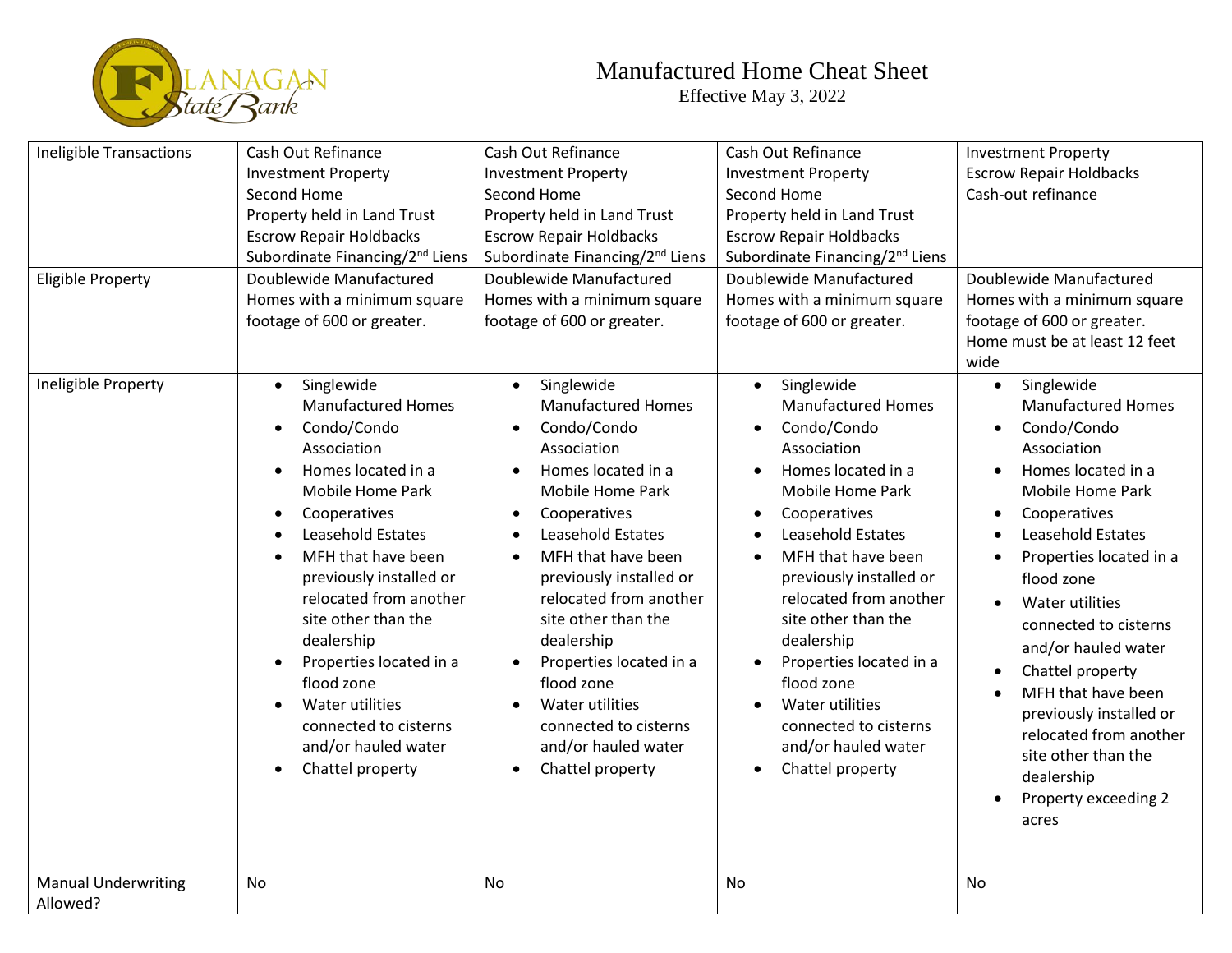

## Manufactured Home Cheat Sheet Effective May 3, 2022

| Foundation Inspection       | Yes                                         | Yes                                         | Yes                                         | Yes                               |
|-----------------------------|---------------------------------------------|---------------------------------------------|---------------------------------------------|-----------------------------------|
| Required?                   |                                             |                                             |                                             |                                   |
|                             | Inspection may not be more                  | Inspection may not be more                  | Inspection may not be more                  | Inspection may not be more        |
|                             | than 90 days old at time of                 | than 90 days old at time of                 | than 90 days old at time of                 | than 90 days old at time of       |
|                             | review (Purchase)                           | review (Purchase)                           | review (Purchase)                           | review (Purchase)                 |
|                             |                                             |                                             |                                             |                                   |
|                             | If re-using a foundation                    | If re-using a foundation                    | If re-using a foundation                    | If re-using a foundation          |
|                             | inspection (refinance), the                 | inspection (refinance), the                 | inspection (refinance), the                 | inspection (refinance), the       |
|                             | report must match up to the                 | report must match up to the                 | report must match up to the                 | report must match up to the       |
|                             | details of the property per the             | details of the property per the             | details of the property per the             | details of the property per the   |
|                             | appraisal. Any changes to the               | appraisal. Any changes to the               | appraisal. Any changes to the               | appraisal. Any changes to the     |
|                             | property in terms of additions              | property in terms of additions              | property in terms of additions              | property in terms of additions    |
|                             | will require a new foundation               | will require a new foundation               | will require a new foundation               | will require a new foundation     |
|                             | inspection.                                 | inspection.                                 | inspection.                                 | inspection.                       |
| <b>Required Repairs</b>     | Repairs that may be required                | Repairs that may be required to             | Repairs that may be required to             | Underwriter's discretion on       |
|                             | to meet MPR guidelines must                 | meet MPR guidelines must be                 | meet MPR guidelines must be                 | allowing PTF for final inspection |
|                             | be completed prior to closing               | completed prior to closing                  | completed prior to closing                  | on repairs that may be needed     |
|                             |                                             |                                             |                                             | for foundation inspection or for  |
|                             | PTF for a final inspection will             | PTF for a final inspection will             | PTF for a final inspection will             | collateral.                       |
|                             | not be permitted                            | not be permitted                            | not be permitted                            |                                   |
|                             |                                             |                                             |                                             | Escrow Repair Holdbacks are not   |
|                             | Escrow repair holdbacks are                 | Escrow repair holdbacks are not             | Escrow repair holdbacks are not             | typically permitted for           |
|                             | not permitted                               | permitted                                   | permitted                                   | conventional financing and will   |
|                             |                                             |                                             |                                             | be allowed only if Management     |
|                             | This will be inclusive of repairs           | This will be inclusive of repairs           | This will be inclusive of repairs           | permits                           |
|                             | required for the Foundation                 | required for the Foundation                 | required for the Foundation                 |                                   |
|                             | Inspection                                  | Inspection                                  | Inspection                                  |                                   |
| <b>DTI Limitations</b>      | May not exceed 49.99%                       | May not exceed 49.99%                       | May not exceed 49.99%                       | Reviewed and Approved by AUS      |
| <b>AUS</b>                  | GUS                                         | <b>DU</b>                                   | <b>DU</b>                                   | <b>LP</b>                         |
| Property, Appraisal & Title | <b>HUD Certification Label</b><br>$\bullet$ | <b>HUD Certification Label</b><br>$\bullet$ | <b>HUD Certification Label</b><br>$\bullet$ | <b>HUD Certification Label</b>    |
| Requirements                | required - must have                        | required - must have                        | required - must have                        | required - must have              |
|                             | picture in appraisal                        | picture in appraisal                        | picture in appraisal                        | picture in appraisal              |
|                             | <b>HUD Data Plate</b>                       | <b>HUD Data Plate</b><br>$\bullet$          | <b>HUD Data Plate</b><br>$\bullet$          | HUD Data Plate required           |
|                             | required - must have                        | required - must have                        | required - must have                        | - must have picture in            |
|                             | picture in appraisal                        | picture in appraisal                        | picture in appraisal                        | appraisal                         |
|                             |                                             |                                             |                                             | Adequate vehicle access           |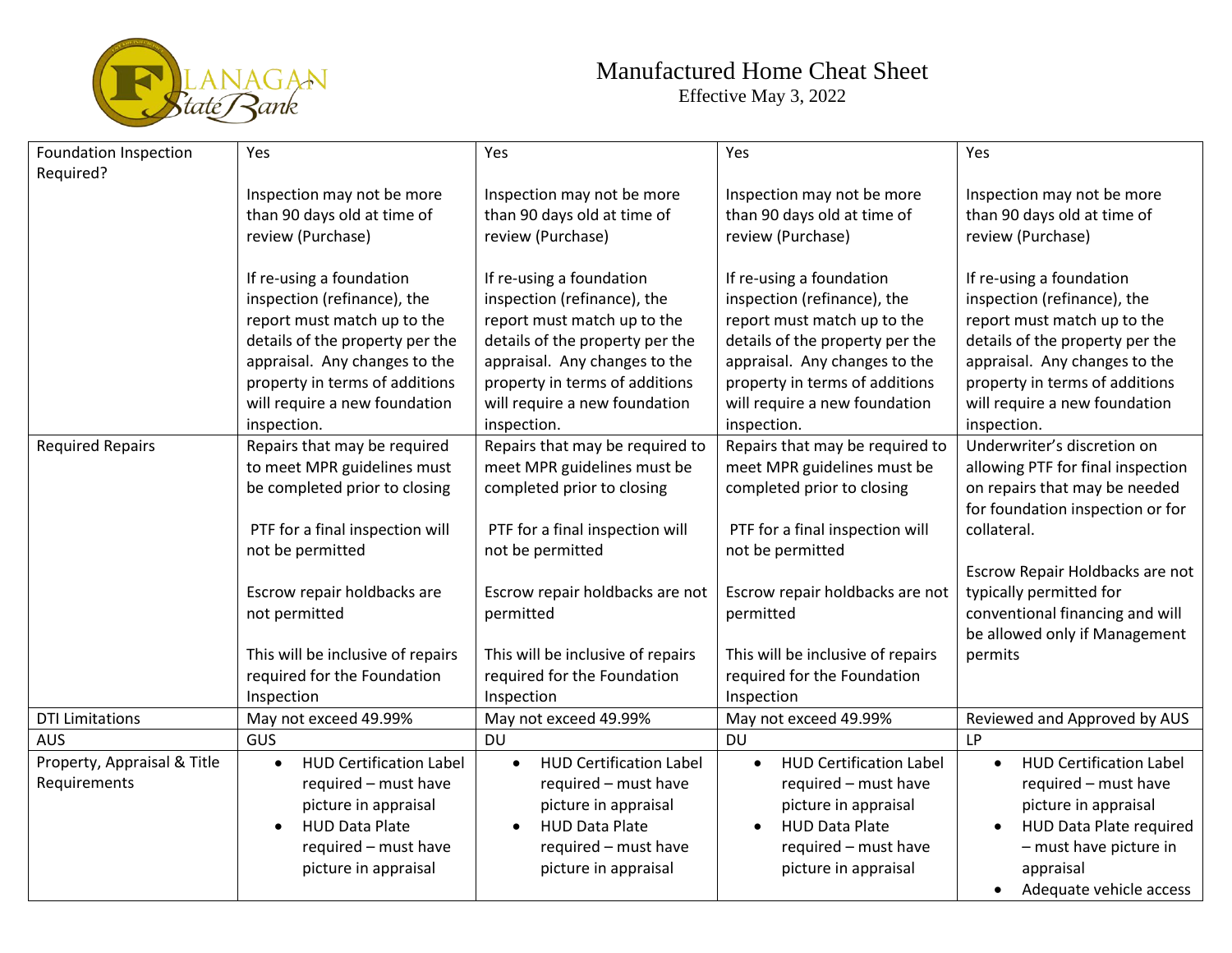

## Manufactured Home Cheat Sheet

Effective May 3, 2022

|                               | Adequate vehicle<br>access<br>Wheels, axles and<br>tongue removed<br>Utilities on and working<br>Home must be on<br>permanent foundation<br>- as evidenced by<br>foundation report<br>Must be taxed as real<br>property - per title<br>commitment<br>Appraisal must contain<br>2 MFH comparables  | Adequate vehicle<br>access<br>Wheels, axles and<br>tongue removed<br>Utilities on and working<br>$\bullet$<br>Home must be on<br>permanent foundation<br>- as evidenced by<br>foundation report<br>Must be taxed as real<br>property - per title<br>commitment<br>Appraisal must contain<br>2 MFH comparables | Adequate vehicle<br>access<br>Wheels, axles and<br>tongue removed<br>Utilities on and working<br>Home must be on<br>permanent foundation<br>- as evidenced by<br>foundation report<br>Must be taxed as real<br>property - per title<br>commitment<br>Appraisal must contain<br>2 MFH comparables | Wheels, axles and<br>$\bullet$<br>tongue removed<br>Utilities on and working<br>$\bullet$<br>Home must be on<br>permanent foundation -<br>as evidenced by<br>foundation report<br>Must be taxed as real<br>property - per title<br>commitment<br>MFH comparables<br>recommended but not<br>required |
|-------------------------------|---------------------------------------------------------------------------------------------------------------------------------------------------------------------------------------------------------------------------------------------------------------------------------------------------|---------------------------------------------------------------------------------------------------------------------------------------------------------------------------------------------------------------------------------------------------------------------------------------------------------------|--------------------------------------------------------------------------------------------------------------------------------------------------------------------------------------------------------------------------------------------------------------------------------------------------|-----------------------------------------------------------------------------------------------------------------------------------------------------------------------------------------------------------------------------------------------------------------------------------------------------|
| <b>Program Guidelines</b>     | All standard program<br>guidelines must be met by the<br>borrowers to qualify for the<br>loan                                                                                                                                                                                                     | All standard program guidelines<br>must be met by the borrowers<br>to qualify for the loan                                                                                                                                                                                                                    | All standard program guidelines<br>must be met by the borrowers<br>to qualify for the loan                                                                                                                                                                                                       | All standard program guidelines<br>must be met by the borrowers<br>to qualify for the loan                                                                                                                                                                                                          |
| <b>Reserves Required</b>      | See AUS                                                                                                                                                                                                                                                                                           | See AUS                                                                                                                                                                                                                                                                                                       | See AUS                                                                                                                                                                                                                                                                                          | See AUS                                                                                                                                                                                                                                                                                             |
| <b>USDA MFH Pilot Program</b> | This program is only for existing<br>homes that are not older than<br>1/1/2006. Regardless of our<br>acceptance for newly set<br>homes.<br>Pilot Program is only allowed<br>for these states:<br>Colorado<br>Iowa<br>Louisiana<br>Michigan<br>Montana<br>Nevada<br>North Dakota<br>Ohio<br>Oregon |                                                                                                                                                                                                                                                                                                               |                                                                                                                                                                                                                                                                                                  |                                                                                                                                                                                                                                                                                                     |